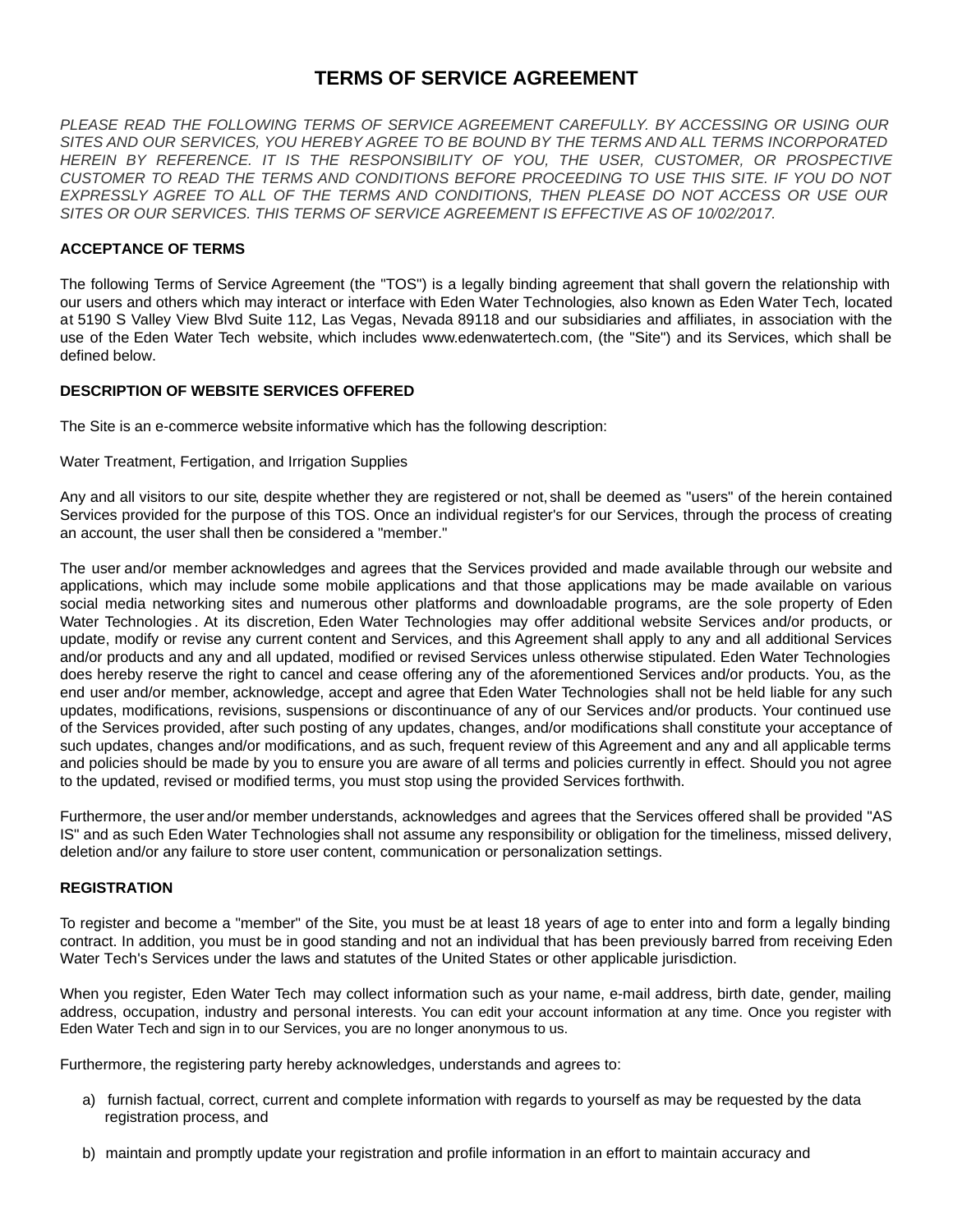completeness at all times.

If anyone knowingly provides any information of a false, untrue, inaccurate or incomplete nature, Eden Water Technologies will have sufficient grounds and rights to suspend or terminate the member in violation of this aspect of the Agreement, and as such refuse any and all current or future use of Eden Water Technologies Services, or any portion thereof.

It is Eden Water Technologies 's priority to ensure the safety and privacy of all its visitors, users and members, especially that of children. Therefore, it is for this reason that the parents of any child under the age of 13 that permit their child or children access to the Eden Water Tech website platform Services must create a "family" account, which will certify that the individual creating the "family" account is of 18 years of age and as such, the parent or legal guardian of any child or children registered under the "family" account. As the creator of the "family" account, s/he is thereby granting permission for his/her child or children to access the various Services provided, including, but not limited to, message boards, email, and/or instant messaging. It is the parent's and/or legal guardian's responsibility to determine whether any of the Services and/or content provided are age-appropriate for his/her child.

### **PRIVACY POLICY**

Every member's registration data and various other personal information are strictly protected by theEden Water Technologies Online Privacy Policy (see the full Privacy Policy at https://edenwatertech.com/privacy-policy). As a member, you herein consent to the collection and use of the information provided, including the transfer of information within the United States and/or other countries for storage, processing or use by Eden Water Technologies and/or our subsidiaries and affiliates.

# **MEMBER ACCOUNT, USERNAME, PASSWORD AND SECURITY**

When you set up an account, you are the sole authorized user of your account. You shall be responsible for maintaining the secrecy and confidentiality of your password and for all activities that transpire on or within your account. It is your responsibility for any act or omission of any user(s) that access your account information that, if undertaken by you, would be deemed a violation of the TOS. It shall be your responsibility to notify Eden Water Technologies immediately if you notice any unauthorized access or use of your account or password or any other breach of security. Eden Water Technologies shall not be held liable for any loss and/or damage arising from any failure to comply with this term and/or condition of the TOS.

# **CONDUCT**

As a user or member of the Site, you herein acknowledge, understand and agree that all information, text, software, data, photographs, music, video, messages, tags or any other content, whether it is publicly or privately posted and/or transmitted, is the expressed sole responsibility of the individual from whom the content originated. In short, this means that you are solely responsible for any and all content posted, uploaded, emailed, transmitted or otherwise made available by way of the Eden Water Tech Services, and as such, we do not guarantee the accuracy, integrity or quality of such content. It is expressly understood that by use of our Services, you may be exposed to content including, but not limited to, any errors or omissions in any content posted, and/or any loss or damage of any kind incurred as a result of the use of any content posted, emailed, transmitted or otherwise made available by Eden Water Tech.

Furthermore, you herein agree not to make use of Eden Water Technologies's Services for the purpose of:

- a) uploading, posting, emailing, transmitting, or otherwise making available any content that shall be deemed unlawful, harmful, threatening, abusive, harassing, tortious, defamatory, vulgar, obscene, libelous, or invasive of another's privacy or which is hateful, and/or racially, ethnically, or otherwise objectionable;
- b) causing harm to minors in any manner whatsoever;
- c) impersonating any individual or entity, including, but not limited to, any Eden Water Tech officials, forum leaders, guides or hosts or falsely stating or otherwise misrepresenting any affiliation with an individual or entity;
- d) forging captions, headings or titles or otherwise offering any content that you personally have no right to pursuant to any law nor having any contractual or fiduciary relationship with;
- e) uploading, posting, emailing, transmitting or otherwise offering any such content that may infringe upon any patent, copyright, trademark, or any other proprietary or intellectual rights of any other party;
- f) uploading, posting, emailing, transmitting or otherwise offering any content that you do not personally have any right to offer pursuant to any law or in accordance with any contractual or fiduciary relationship;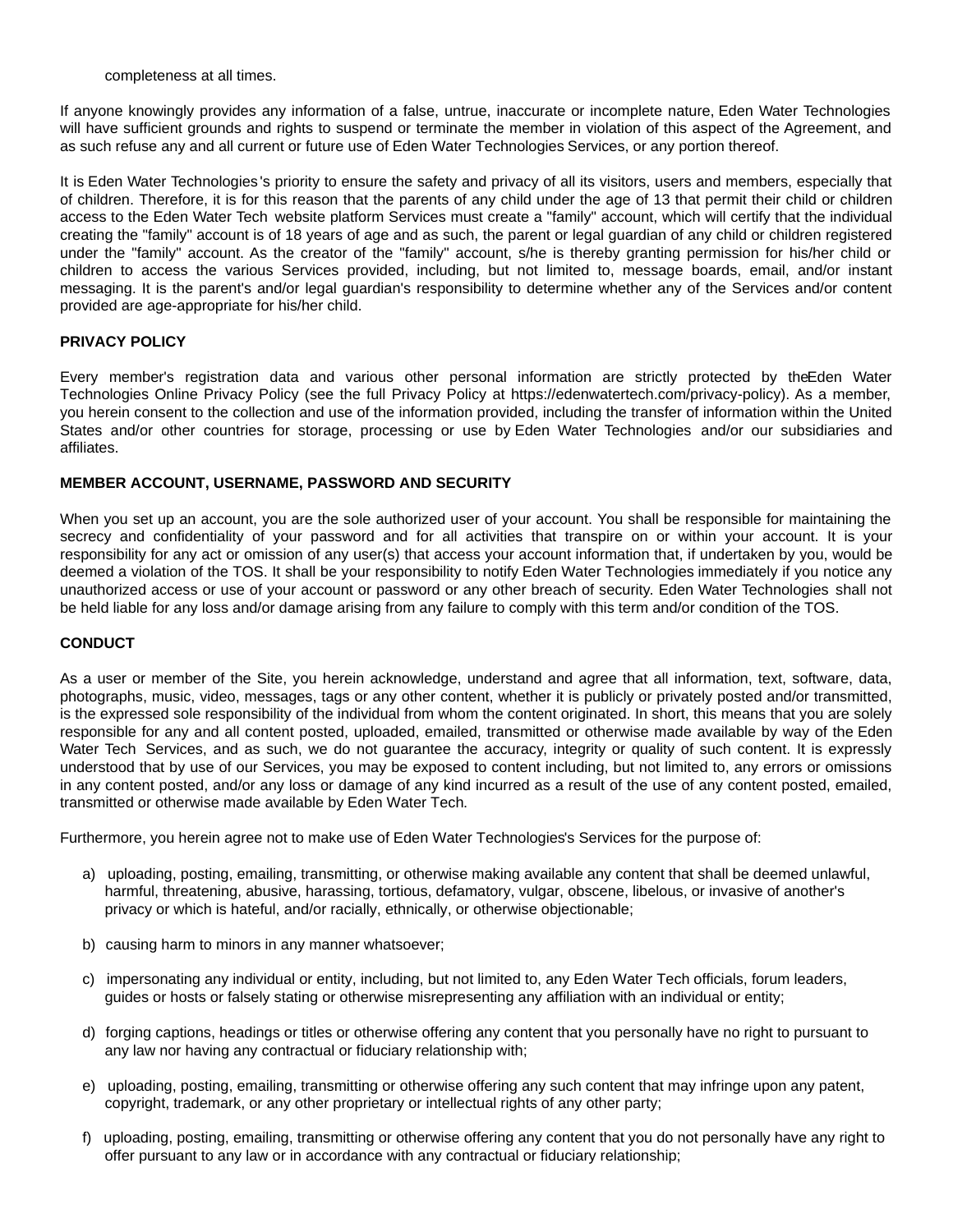- g) uploading, posting, emailing, transmitting, or otherwise offering any unsolicited or unauthorized advertising, promotional flyers, "junk mail," "spam," or any other form of solicitation, except in any such areas that may have been designated for such purpose;
- h) uploading, posting, emailing, transmitting, or otherwise offering any source that may contain a software virus or other computer code, any files and/or programs which have been designed to interfere, destroy and/or limit the operation of any computer software, hardware, or telecommunication equipment;
- i) disrupting the normal flow of communication, or otherwise acting in any manner that would negatively affect other users' ability to participate in any real time interactions;
- j) interfering with or disrupting any Eden Water Technologies Services, servers and/or networks that may be connected or related to our website, including, but not limited to, the use of any device software and/or routine to bypass the robot exclusion headers;
- k) intentionally or unintentionally violating any local, state, federal, national or international law, including, but not limited to, rules, guidelines, and/or regulations decreed by the U.S. Securities and Exchange Commission, in addition to any rules of any nation or other securities exchange, that would include without limitation, the New York Stock Exchange, the American Stock Exchange, or the NASDAQ, and any regulations having the force of law;
- l) providing informational support or resources, concealing and/or disguising the character, location, and or source to any organization delegated by the United States government as a "foreign terrorist organization" in accordance to Section 219 of the Immigration Nationality Act;
- m) "stalking" or with the intent to otherwise harass another individual; and/or
- n) collecting or storing of any personal data relating to any other member or user in connection with the prohibited conduct and/or activities which have been set forth in the aforementioned paragraphs.

Eden Water Technologies herein reserves the right to pre-screen, refuse and/or delete any content currently available through our Services. In addition, we reserve the right to remove and/or delete any such content that would violate the TOS or which would otherwise be considered offensive to other visitors, users and/or members.

Eden Water Technologies herein reserves the right to access, preserve and/or disclose member account information and/or content if it is requested to do so by law or in good faith belief that any such action is deemed reasonably necessary for:

- a) compliance with any legal process;
- b) enforcement of the TOS;
- c) responding to any claim that therein contained content is in violation of the rights of any third party;
- d) responding to requests for customer service; or
- e) protecting the rights, property or the personal safety of Eden Water Technologies, its visitors, users and members, including the general public.

Eden Water Technologies herein reserves the right to include the use of security components that may permit digital information or material to be protected, and that such use of information and/or material is subject to usage guidelines and regulations established by Eden Water Technologies or any other content providers supplying content services to Eden Water Technologies. You are hereby prohibited from making any attempt to override or circumvent any of the embedded usage rules in our Services. Furthermore, unauthorized reproduction, publication, distribution, or exhibition of any information or materials supplied by our Services, despite whether done so in whole or in part, is expressly prohibited.

# **CAUTIONS FOR GLOBAL USE AND EXPORT AND IMPORT COMPLIANCE**

Due to the global nature of the internet, through the use of our network you hereby agree to comply with all local rules relating to online conduct and that which is considered acceptable Content. Uploading, posting and/or transferring of software, technology and other technical data may be subject to the export and import laws of the United States and possibly other countries. Through the use of our network, you thus agree to comply with all applicable export and import laws, statutes and regulations, including, but not limited to, the Export Administration Regulations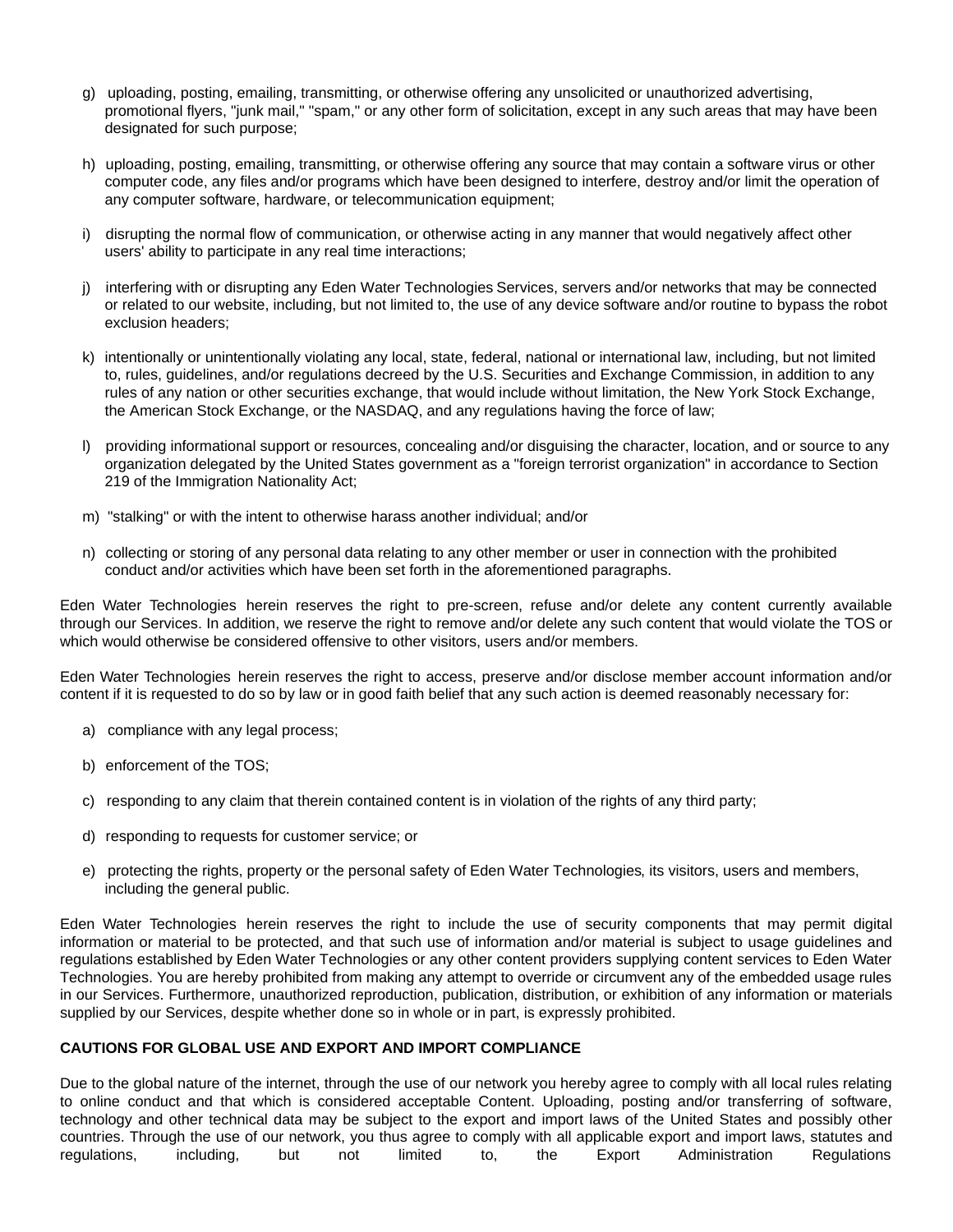[\(http://www.access.gpo.gov/bis/ear/ear\\_data.html](http://www.access.gpo.gov/bis/ear/ear_data.html)), as well as the sanctions control program of the United States [\(http://www.treasury.gov/resource-center/sanctions/Programs/Pages/Programs.aspx](http://www.treasury.gov/resource-center/sanctions/Programs/Pages/Programs.aspx)). Furthermore, you state and pledge that you:

- a) are not on the list of prohibited individuals which may be identified on any government export exclusion report (<http://www.bis.doc.gov/complianceandenforcement/liststocheck.htm>) nor a member of any other government which may be part of an export-prohibited country identified in applicable export and import laws and regulations;
- b) agree not to transfer any software, technology or any other technical data through the use of our network Services to any export-prohibited country;
- c) agree not to use our website network Services for any military, nuclear, missile, chemical or biological weaponry end uses that would be a violation of the U.S. export laws; and
- d) agree not to post, transfer nor upload any software, technology or any other technical data which would be in violation of the U.S. or other applicable export and/or import laws.

# **CONTENT PLACED OR MADE AVAILABLE FOR COMPANY SERVICES**

Eden Water Technologies shall not lay claim to ownership of any content submitted by any visitor member, or user, nor make such content available for inclusion on our website Services. Therefore, you hereby grant and allow for Eden Water Technologies the below listed worldwide, royalty-free and non-exclusive licenses, as applicable:

- a) The content submitted or made available for inclusion on the publicly accessible areas of Eden Water Technologies's sites, the license provided to permit to use, distribute, reproduce, modify, adapt, publicly perform and/or publicly display said Content on our network Services is for the sole purpose of providing and promoting the specific area to which this content was placed and/or made available for viewing. This license shall be available so long as you are a member of Eden Water Technologies's sites, and shall terminate at such time when you elect to discontinue your membership.
- b) Photos, audio, video and/or graphics submitted or made available for inclusion on the publicly accessible areas of Eden Water Technologies's sites, the license provided to permit to use, distribute, reproduce, modify, adapt, publicly perform and/or publicly display said Content on our network Services are for the sole purpose of providing and promoting the specific area in which this content was placed and/or made available for viewing. This license shall be available so long as you are a member of Eden Water Technologies's sites and shall terminate at such time when you elect to discontinue your membership.
- c) For any other content submitted or made available for inclusion on the publicly accessible areas of Eden Water Technologies's sites, the continuous, binding and completely sub-licensable license which is meant to permit to use, distribute, reproduce, modify, adapt, publish, translate, publicly perform and/or publicly display said content, whether in whole or in part, and the incorporation of any such Content into other works in any arrangement or medium current used or later developed.

Those areas which may be deemed "publicly accessible" areas of Eden Water Technologies 's sites are those such areas of our network properties which are meant to be available to the general public, and which would include message boards and groups that are openly available to both users and members.

# **CONTRIBUTIONS TO COMPANY WEBSITE**

Eden Water Technologies provides an area for our users and members to contribute feedback to our website. When you submit ideas, documents, suggestions and/or proposals ("Contributions") to our site, you acknowledge and agree that:

- a) your contributions do not contain any type of confidential or proprietary information;
- b) Eden Water Tech shall not be liable or under any obligation to ensure or maintain confidentiality, expressed or implied, related to any Contributions;
- c) Eden Water Tech shall be entitled to make use of and/or disclose any such Contributions in any such manner as they may see fit;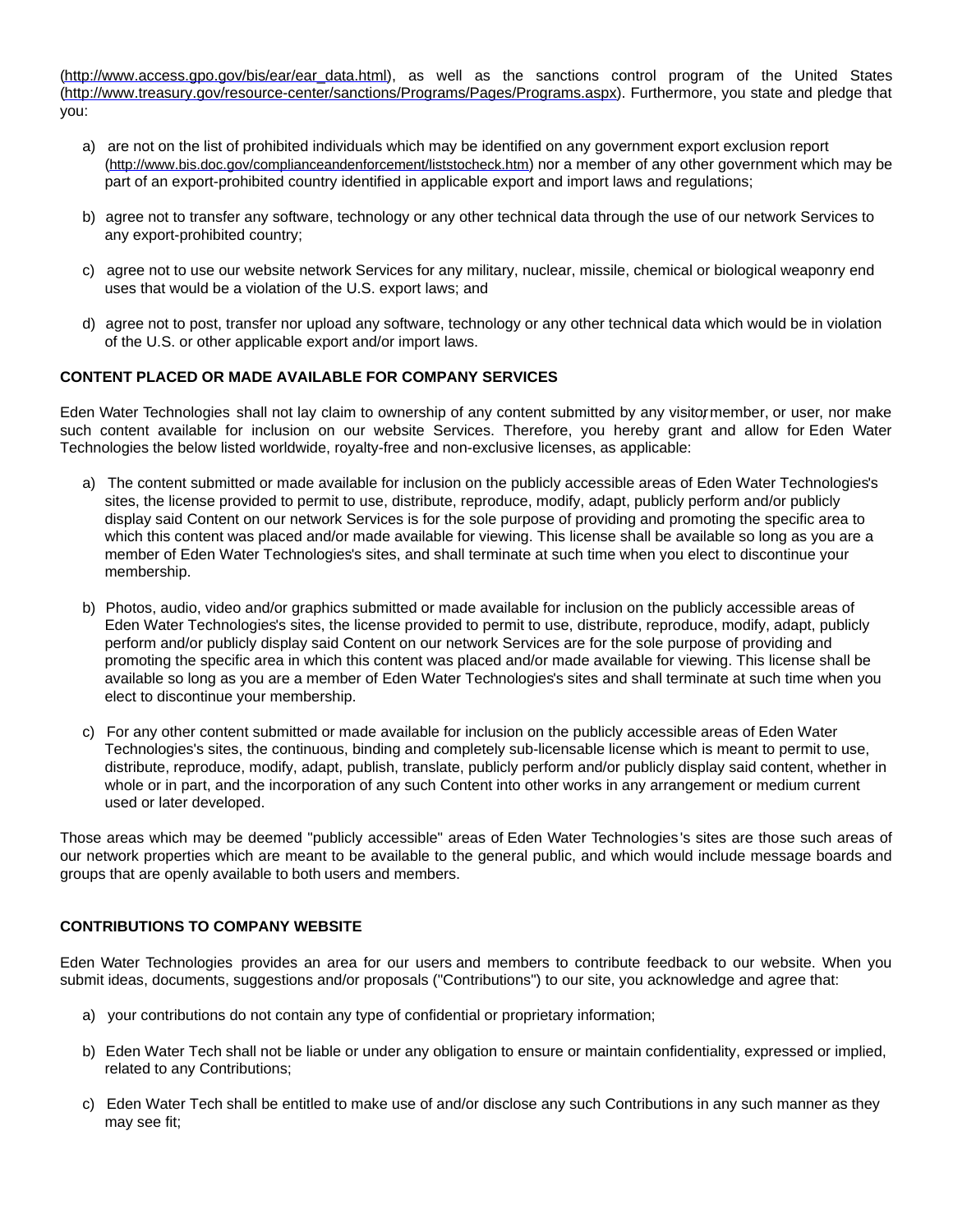- d) the contributor's Contributions shall automatically become the sole property of Eden Water Tech; and
- e) Eden Water Tech is under no obligation to either compensate or provide any form of reimbursement in any manner or nature.

### **INDEMNITY**

All users and/or members herein agree to insure and hold Eden Water Technologies , our subsidiaries, affiliates, agents, employees, officers, partners and/or licensors blameless or not liable for any claim or demand, which may include, but is not limited to, reasonable attorney fees made by any third party which may arise from any content a member or user of our site may submit, post, modify, transmit or otherwise make available through our Services, the use of Eden Water Tech Services or your connection with these Services, your violations of the Terms of Service and/or your violation of any such rights of another person.

# **COMMERCIAL REUSE OF SERVICES**

The member or user herein agrees not to replicate, duplicate, copy, trade, sell, resell nor exploit for any commercial reason any part, use of, or access to Eden Water Tech's sites.

# **USE AND STORAGE GENERAL PRACTICES**

You herein acknowledge that Eden Water Technologies may set up any such practices and/or limits regarding the use of our Services, without limitation of the maximum number of days that any email, message posting or any other uploaded content shall be retained by Eden Water Technologies , nor the maximum number of email messages that may be sent and/or received by any member, the maximum volume or size of any email message that may be sent from or may be received by an account on our Service, the maximum disk space allowable that shall be allocated on Eden Water Technologies 's servers on the member's behalf, and/or the maximum number of times and/or duration that any member may access our Services in a given period of time. In addition, you also agree that Eden Water Technologies has absolutely no responsibility or liability for the removal or failure to maintain storage of any messages and/or other communications or content maintained or transmitted by our Services. You also herein acknowledge that we reserve the right to delete or remove any account that is no longer active for an extended period of time. Furthermore, Eden Water Technologies shall reserve the right to modify, alter and/or update these general practices and limits at our discretion.

### **MODIFICATIONS**

Eden Water Technologies shall reserve the right at any time it may deem fit, to modify, alter and or discontinue, whether temporarily or permanently, our service, or any part thereof, with or without prior notice. In addition, we shall not be held liable to you or to any third party for any such alteration, modification, suspension and/or discontinuance of our Services, or any part thereof.

### **TERMINATION**

As a member of www.edenwatertech.com, you may cancel or terminate your account, associated email address and/or access to our Services by submitting a cancellation or termination request to info@edenwatertech.com.

As a member, you agree that Eden Water Technologies may, without any prior written notice, immediately suspend, terminate, discontinue and/or limit your account, any email associated with your account, and access to any of our Services. The cause for such termination, discontinuance, suspension and/or limitation of access shall include, but is not limited to:

- a) any breach or violation of our TOS or any other incorporated agreement, regulation and/or guideline;
- b) by way of requests from law enforcement or any other governmental agencies;
- c) the discontinuance, alteration and/or material modification to our Services, or any part thereof;
- d) unexpected technical or security issues and/or problems;
- e) any extended periods of inactivity;
- f) any engagement by you in any fraudulent or illegal activities; and/or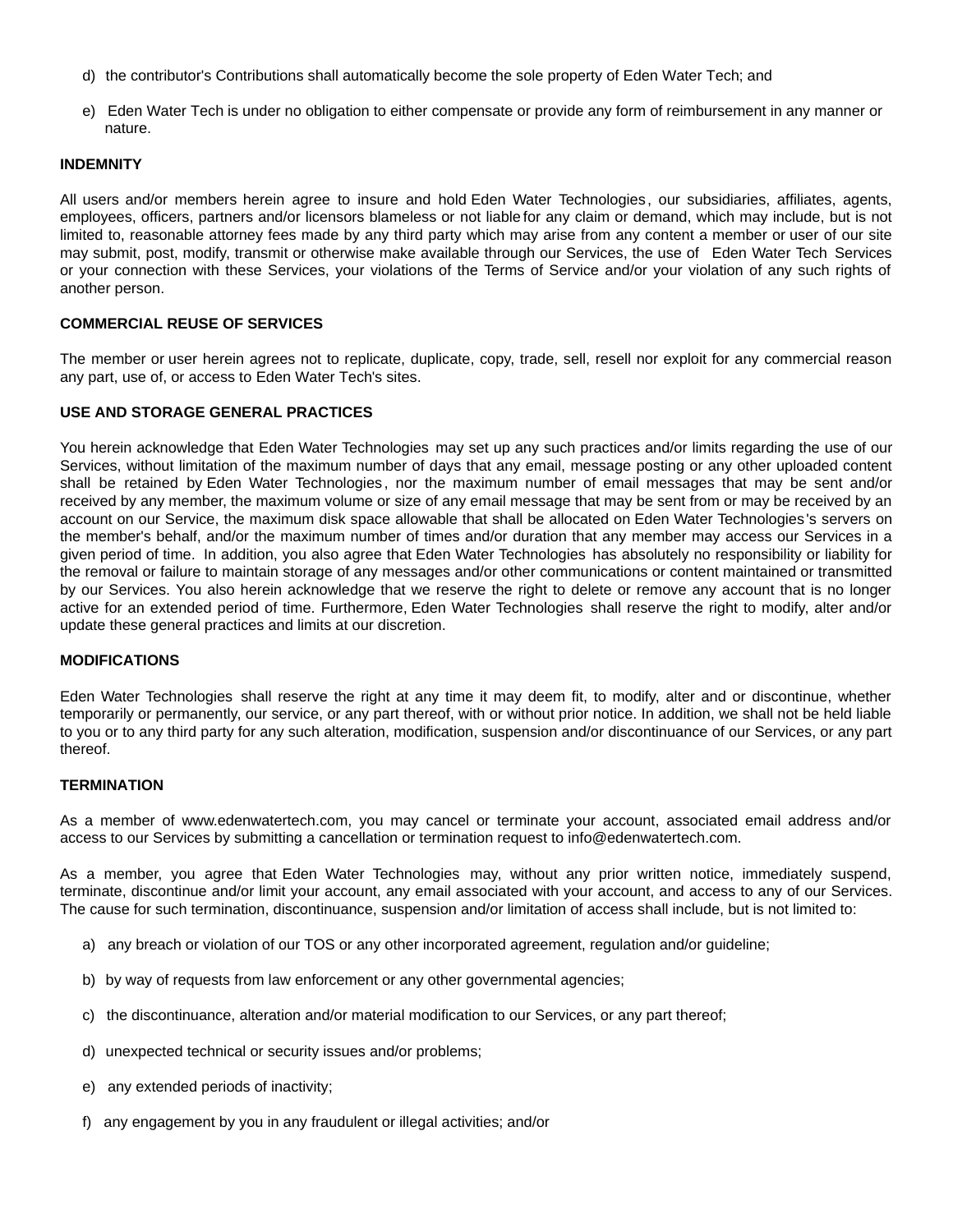g) the nonpayment of any associated fees that may be owed by you in connection with your www.edenwatertech.com account Services.

Furthermore, you herein agree that any and all terminations, suspensions, discontinuances, and or limitations of access for cause shall be made at our sole discretion and that we shall not be liable to you or any other third party with regards to the termination of your account, associated email address and/or access to any of our Services.

The termination of your account with www.edenwatertech.com shall include any and/or all of the following:

- a) the removal of any access to all or part of the Services offered within www.edenwatertech.com;
- b) the deletion of your password and any and all related information, files, and any such content that may be associated with or inside your account, or any part thereof; and
- c) the barring of any further use of all or part of our Services.

# **ADVERTISERS**

Any correspondence or business dealings with, or the participation in any promotions of, advertisers located on or through our Services, which may include the payment and/or delivery of such related goods and/or Services, and any such other term, condition, warranty and/or representation associated with such dealings, are and shall be solely between you and any such advertiser. Moreover, you herein agree that Eden Water Technologies shall not be held responsible or liable for any loss or damage of any nature or manner incurred as a direct result of any such dealings or as a result of the presence of such advertisers on our website.

# **LINKS**

Either Eden Water Technologies or any third parties may provide links to other websites and/or resources. Thus, you acknowledge and agree that we are not responsible for the availability of any such external sites or resources, and as such, we do not endorse nor are we responsible or liable for any content, products, advertising or any other materials, on or available from such third party sites or resources. Furthermore, you acknowledge and agree that Eden Water Technologies shall not be responsible or liable, directly or indirectly, for any such damage or loss which may be a result of, caused or allegedly to be caused by or in connection with the use of or the reliance on any such content, goods or Services made available on or through any such site or resource.

### **PROPRIETARY RIGHTS**

You do hereby acknowledge and agree that Eden Water Technologies 's Services and any essential software that may be used in connection with our Services ("Software") shall contain proprietary and confidential material that is protected by applicable intellectual property rights and other laws. Furthermore, you herein acknowledge and agree that any Content which may be contained in any advertisements or information presented by and through our Services or by advertisers is protected by copyrights, trademarks, patents or other proprietary rights and laws. Therefore, except for that which is expressly permitted by applicable law or as authorized by Eden Water Technologies or such applicable licensor, you agree not to alter, modify, lease, rent, loan, sell, distribute, transmit, broadcast, publicly perform and/or created any plagiaristic works which are based on Eden Water Technologies Services (e.g. Content or Software), in whole or part.

Eden Water Technologies herein has granted you personal, non-transferable and non-exclusive rights and/or license to make use of the object code or our Software on a single computer, as long as you do not, and shall not, allow any third party to duplicate, alter, modify, create or plagiarize work from, reverse engineer, reverse assemble or otherwise make an attempt to locate or discern any source code, sell, assign, sublicense, grant a security interest in and/or otherwise transfer any such right in the Software. Furthermore, you do herein agree not to alter or change the Software in any manner, nature or form, and as such, not to use any modified versions of the Software, including and without limitation, for the purpose of obtaining unauthorized access to our Services. Lastly, you also agree not to access or attempt to access our Services through any means other than through the interface which is provided by Eden Water Technologies for use in accessing our Services.

# **WARRANTY DISCLAIMERS**

YOU HEREIN EXPRESSLY ACKNOWLEDGE AND AGREE THAT:

a) THE USE OF EDEN WATER TECHNOLOGIES SERVICES AND SOFTWARE ARE AT THE SOLE RISK BY YOU. OUR SERVICES AND SOFTWARE SHALL BE PROVIDED ON AN "AS IS" AND/OR "AS AVAILABLE" BASIS. EDEN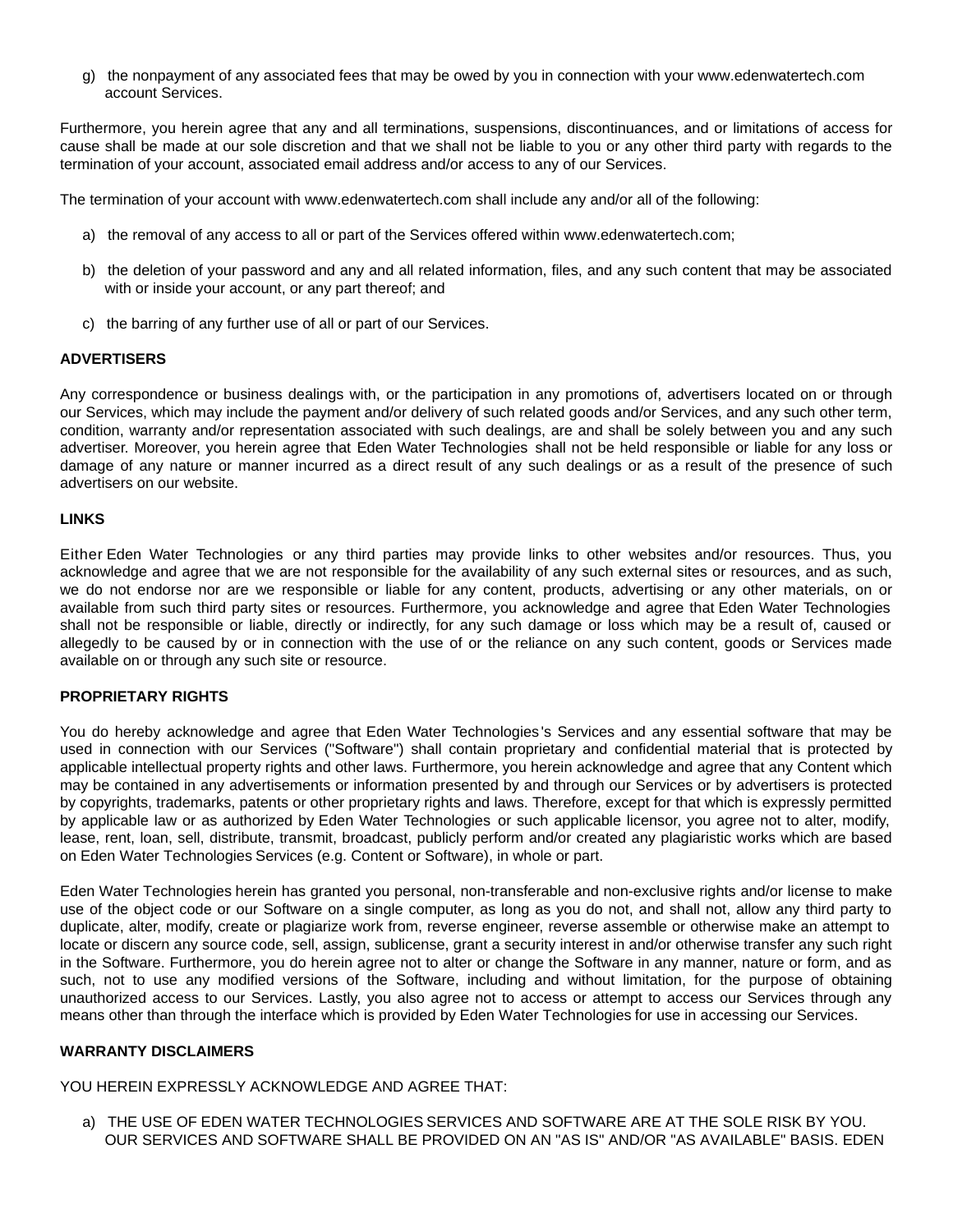WATER TECHNOLOGIES AND OUR SUBSIDIARIES, AFFILIATES, OFFICERS, EMPLOYEES, AGENTS, PARTNERS AND LICENSORS EXPRESSLY DISCLAIM ANY AND ALL WARRANTIES OF ANY KIND WHETHER EXPRESSED OR IMPLIED, INCLUDING, BUT NOT LIMITED TO ANY IMPLIED WARRANTIES OF TITLE, MERCHANTABILITY, FITNESS FOR A PARTICULAR PURPOSE AND NON-INFRINGEMENT.

- b) EDEN WATER TECHNOLOGIES AND OUR SUBSIDIARIES, OFFICERS, EMPLOYEES, AGENTS, PARTNERS AND LICENSORS MAKE NO SUCH WARRANTIES THAT (i) EDEN WATER TECHNOLOGIES SERVICES OR SOFTWARE WILL MEET YOUR REQUIREMENTS; (ii) EDEN WATER TECHNOLOGIES SERVICES OR SOFTWARE SHALL BE UNINTERRUPTED, TIMELY, SECURE OR ERROR-FREE; (iii) THAT SUCH RESULTS WHICH MAY BE OBTAINED FROM THE USE OF THE EDEN WATER TECHNOLOGIES SERVICES OR SOFTWARE WILL BE ACCURATE OR RELIABLE; (iv) QUALITY OF ANY PRODUCTS, SERVICES, ANY INFORMATION OR OTHER MATERIAL WHICH MAY BE PURCHASED OR OBTAINED BY YOU THROUGH OUR SERVICES OR SOFTWARE WILL MEET YOUR EXPECTATIONS; AND (v) THAT ANY SUCH ERRORS CONTAINED IN THE SOFTWARE SHALL BE CORRECTED.
- c) ANY INFORMATION OR MATERIAL DOWNLOADED OR OTHERWISE OBTAINED BY WAY OF EDEN WATER TECHNOLOGIES SERVICES OR SOFTWARE SHALL BE ACCESSED BY YOUR SOLE DISCRETION AND SOLE RISK, AND AS SUCH YOU SHALL BE SOLELY RESPONSIBLE FOR AND HEREBY WAIVE ANY AND ALL CLAIMS AND CAUSES OF ACTION WITH RESPECT TO ANY DAMAGE TO YOUR COMPUTER AND/OR INTERNET ACCESS, DOWNLOADING AND/OR DISPLAYING, OR FOR ANY LOSS OF DATA THAT COULD RESULT FROM THE DOWNLOAD OF ANY SUCH INFORMATION OR MATERIAL.
- d) NO ADVICE AND/OR INFORMATION, DESPITE WHETHER WRITTEN OR ORAL, THAT MAY BE OBTAINED BY YOU FROM EDEN WATER TECHNOLOGIES OR BY WAY OF OR FROM OUR SERVICES OR SOFTWARE SHALL CREATE ANY WARRANTY NOT EXPRESSLY STATED IN THE TOS.
- e) A SMALL PERCENTAGE OF SOME USERS MAY EXPERIENCE SOME DEGREE OF EPILEPTIC SEIZURE WHEN EXPOSED TO CERTAIN LIGHT PATTERNS OR BACKGROUNDS THAT MAY BE CONTAINED ON A COMPUTER SCREEN OR WHILE USING OUR SERVICES. CERTAIN CONDITIONS MAY INDUCE A PREVIOUSLY UNKNOWN CONDITION OR UNDETECTED EPILEPTIC SYMPTOM IN USERS WHO HAVE SHOWN NO HISTORY OF ANY PRIOR SEIZURE OR EPILEPSY. SHOULD YOU, ANYONE YOU KNOW OR ANYONE IN YOUR FAMILY HAVE AN EPILEPTIC CONDITION, PLEASE CONSULT A PHYSICIAN IF YOU EXPERIENCE ANY OF THE FOLLOWING SYMPTOMS WHILE USING OUR SERVICES: DIZZINESS, ALTERED VISION, EYE OR MUSCLE TWITCHES, LOSS OF AWARENESS, DISORIENTATION, ANY INVOLUNTARY MOVEMENT, OR CONVULSIONS.

# **LIMITATION OF LIABILITY**

YOU EXPLICITLY ACKNOWLEDGE, UNDERSTAND AND AGREE THAT EDEN WATER TECHNOLOGIES AND OUR SUBSIDIARIES, AFFILIATES, OFFICERS, EMPLOYEES, AGENTS, PARTNERS AND LICENSORS SHALL NOT BE LIABLE TO YOU FOR ANY PUNITIVE, INDIRECT, INCIDENTAL, SPECIAL, CONSEQUENTIAL OR EXEMPLARY DAMAGES, INCLUDING, BUT NOT LIMITED TO, DAMAGES WHICH MAY BE RELATED TO THE LOSS OF ANY PROFITS, GOODWILL, USE, DATA AND/OR OTHER INTANGIBLE LOSSES, EVEN THOUGH WE MAY HAVE BEEN ADVISED OF SUCH POSSIBILITY THAT SAID DAMAGES MAY OCCUR, AND RESULT FROM:

- a) THE USE OR INABILITY TO USE OUR SERVICE;
- b) THE COST OF PROCURING SUBSTITUTE GOODS AND SERVICES;
- c) UNAUTHORIZED ACCESS TO OR THE ALTERATION OF YOUR TRANSMISSIONS AND/OR DATA;
- d) STATEMENTS OR CONDUCT OF ANY SUCH THIRD PARTY ON OUR SERVICE;
- e) AND ANY OTHER MATTER WHICH MAY BE RELATED TO OUR SERVICE.

### **RELEASE**

In the event you have a dispute, you agree to release Eden Water Technologies (and its officers, directors, employees, agents, parent subsidiaries, affiliates, co-branders, partners and any other third parties) from claims, demands and damages (actual and consequential) of every kind and nature, known and unknown, suspected or unsuspected, disclosed and undisclosed, arising out of or in any way connected to such dispute.

### **SPECIAL ADMONITION RELATED TO FINANCIAL MATTERS**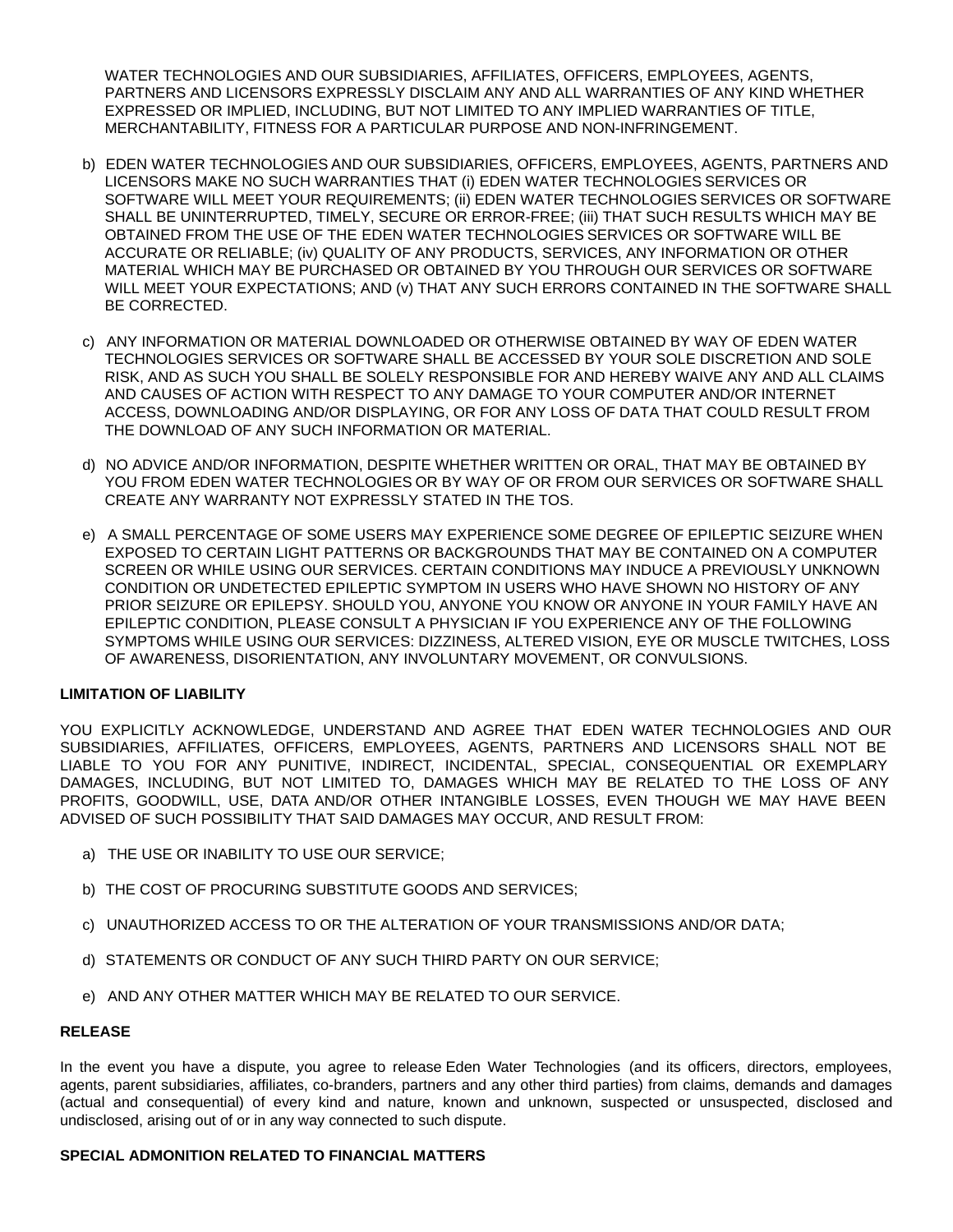Should you intend to create or to join any service, receive or request any such news, messages, alerts or other information from our Services concerning companies, stock quotes, investments or securities, please review the above Sections Warranty Disclaimers and Limitations of Liability again. In addition, for this particular type of information, the phrase "Let the investor beware" is appropriate. Eden Water Technologies 's content is provided primarily for informational purposes, and no content that shall be provided or included in our Services is intended for trading or investing purposes. Eden Water Technologies and our licensors shall not be responsible or liable for the accuracy, usefulness or availability of any information transmitted and/or made available by way of our Services, and shall not be responsible or liable for any trading and/or investment decisions based on any such information.

### **EXCLUSION AND LIMITATIONS**

THERE ARE SOME JURISDICTIONS WHICH DO NOT ALLOW THE EXCLUSION OF CERTAIN WARRANTIES OR THE LIMITATION OF EXCLUSION OF LIABILITY FOR INCIDENTAL OR CONSEQUENTIAL DAMAGES. THEREFORE, SOME OF THE ABOVE LIMITATIONS OF SECTIONS WARRANTY DISCLAIMERS AND LIMITATION OF LIABILITY MAY NOT APPLY TO YOU.

# **THIRD PARTY BENEFICIARIES**

You herein acknowledge, understand and agree, unless otherwise expressly provided in this TOS, that there shall be no thirdparty beneficiaries to this agreement.

# **NOTICE**

Eden Water Technologies may furnish you with notices, including those with regards to any changes to the TOS, including but not limited to email, regular mail, MMS or SMS, text messaging, postings on our website Services, or other reasonable means currently known or any which may be herein after developed. Any such notices may not be received if you violate any aspects of the TOS by accessing our Services in an unauthorized manner. Your acceptance of this TOS constitutes your agreement that you are deemed to have received any and all notices that would have been delivered had you accessed our Services in an authorized manner.

### **TRADEMARK INFORMATION**

You herein acknowledge, understand and agree that all of the Eden Water Technologies trademarks, copyright, trade name, service marks, and other Eden Water Technologies logos and any brand features, and/or product and service names are trademarks and as such, are and shall remain the property of Eden Water Technologies . You herein agree not to display and/or use in any manner the Eden Water Technologies logo or marks without obtaining Eden Water Technologies 's prior written consent.

# **COPYRIGHT OR INTELLECTUAL PROPERTY INFRINGEMENT CLAIMS NOTICE & PROCEDURES**

Eden Water Technologies will always respect the intellectual property of others, and we ask that all of our users do the same. With regards to appropriate circumstances and at its sole discretion, Eden Water Technologies may disable and/or terminate the accounts of any user who violates our TOS and/or infringes the rights of others. If you feel that your work has been duplicated in such a way that would constitute copyright infringement, or if you believe your intellectual property rights have been otherwise violated, you should provide to us the following information:

- a) The electronic or the physical signature of the individual that is authorized on behalf of the owner of the copyright or other intellectual property interest;
- b) A description of the copyrighted work or other intellectual property that you believe has been infringed upon;
- c) A description of the location of the site which you allege has been infringing upon your work;
- d) Your physical address, telephone number, and email address;
- e) A statement, in which you state that the alleged and disputed use of your work is not authorized by the copyright owner, its agents or the law;
- f) And finally, a statement, made under penalty of perjury, that the aforementioned information in your notice is truthful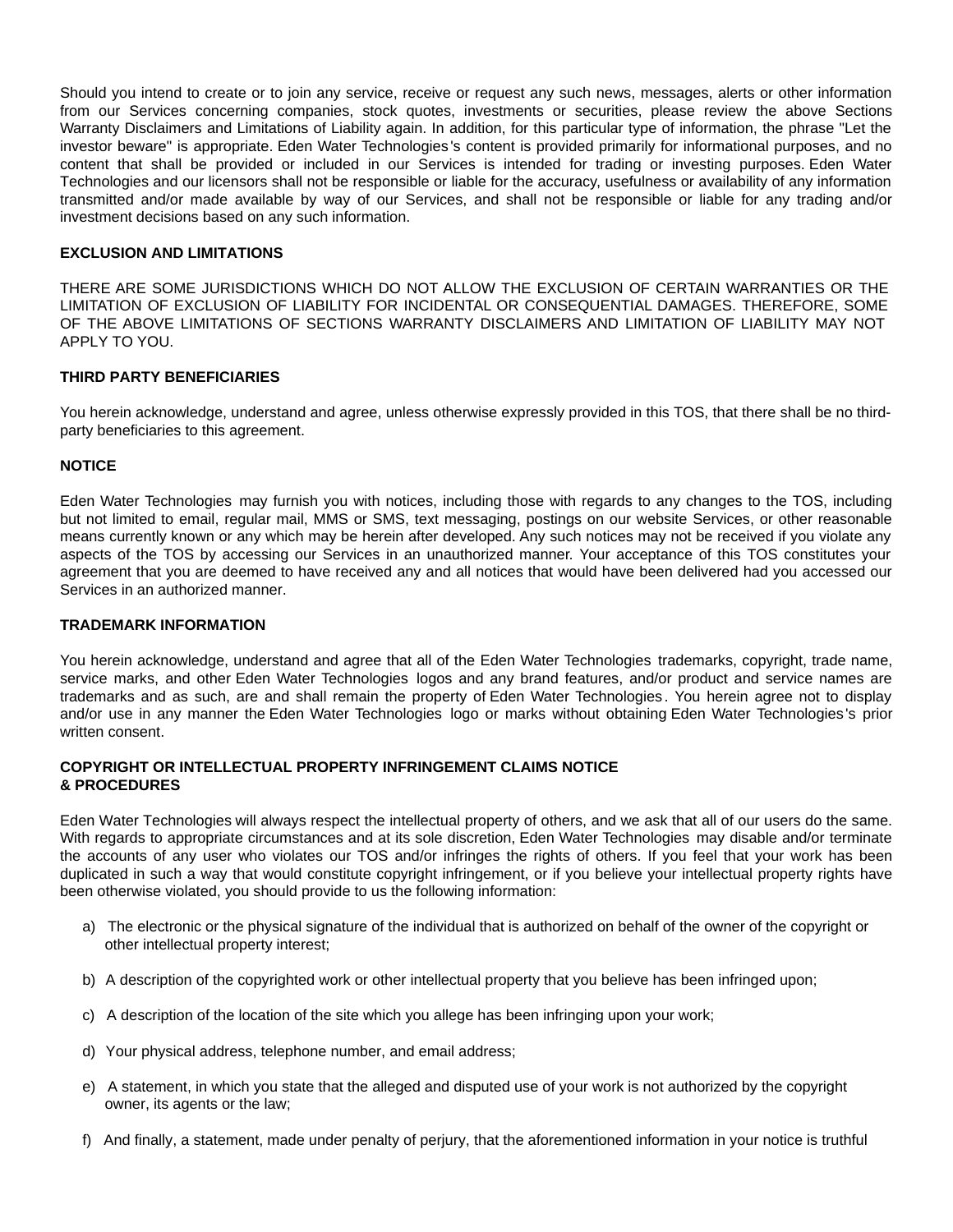and accurate, and that you are the copyright or intellectual property owner, representative or agent authorized to act on the copyright or intellectual property owner's behalf.

The Eden Water Technologies Agent for notice of claims of copyright or other intellectual property infringement can be contacted as follows:

Mailing Address: Eden Water Technologies Attn: Copyright Agent 5190 S Valley View Blvd Suite 112 Las Vegas, Nevada 89118

Telephone: 702-850-4004 Email: info@edenwatertech.com

### **CLOSED CAPTIONING**

BE IT KNOWN, that Eden Water Technologies complies with all applicable Federal Communications Commission rules and regulations regarding the closed captioning of video content. For more information, please visit our website at www.edenwatertech.com.

### **GENERAL INFORMATION**

#### *ENTIRE AGREEMENT*

This TOS constitutes the entire agreement between you and Eden Water Technologies and shall govern the use of our Services, superseding any prior version of this TOS between you and us with respect to Eden Water Technologies Services. You may also be subject to additional terms and conditions that may apply when you use or purchase certain other Eden Water Technologies Services, affiliate Services, third-party content or third-party software.

#### *CHOICE OF LAW AND FORUM*

It is at the mutual agreement of both you and Eden Water Technologies with regard to the TOS that the relationship between the parties shall be governed by the laws of the state of Nevada without regard to its conflict of law provisions and that any and all claims, causes of action and/or disputes, arising out of or relating to the TOS or the relationship between you and Eden Water Technologies , shall be filed within the courts having jurisdiction within the County of Clark, Nevada or the U.S. District Court located in said state. You and Eden Water Technologies agree to submit to the jurisdiction of the courts as previously mentioned, and agree to waive any and all objections to the exercise of jurisdiction over the parties by such courts and to venue in such courts.

### *WAIVER AND SEVERABILITY OF TERMS*

At any time, should Eden Water Technologies fail to exercise or enforce any right or provision of the TOS, such failure shall not constitute a waiver of such right or provision. If any provision of this TOS is found by a court of competent jurisdiction to be invalid, the parties nevertheless agree that the court should endeavor to give effect to the parties' intentions as reflected in the provision, and the other provisions of the TOS remain in full force and effect.

### *NO RIGHT OF SURVIVORSHIP NON-TRANSFERABILITY*

You acknowledge, understand and agree that your account is non-transferable and any rights to your ID and/or contents within your account shall terminate upon your death. Upon receipt of a copy of a death certificate, your account may be terminated and all contents therein permanently deleted.

#### *STATUTE OF LIMITATIONS*

You acknowledge, understand and agree that regardless of any statute or law to the contrary, any claim or action arising out of or related to the use of our Services or the TOS must be filed within 1 year(s) after said claim or cause of action arose or shall be forever barred.

#### **VIOLATIONS**

Please report any and all violations of this TOS to Eden Water Technologies as follows:

Mailing Address: Eden Water Technologies 5190 S Valley View Blvd Suite 112